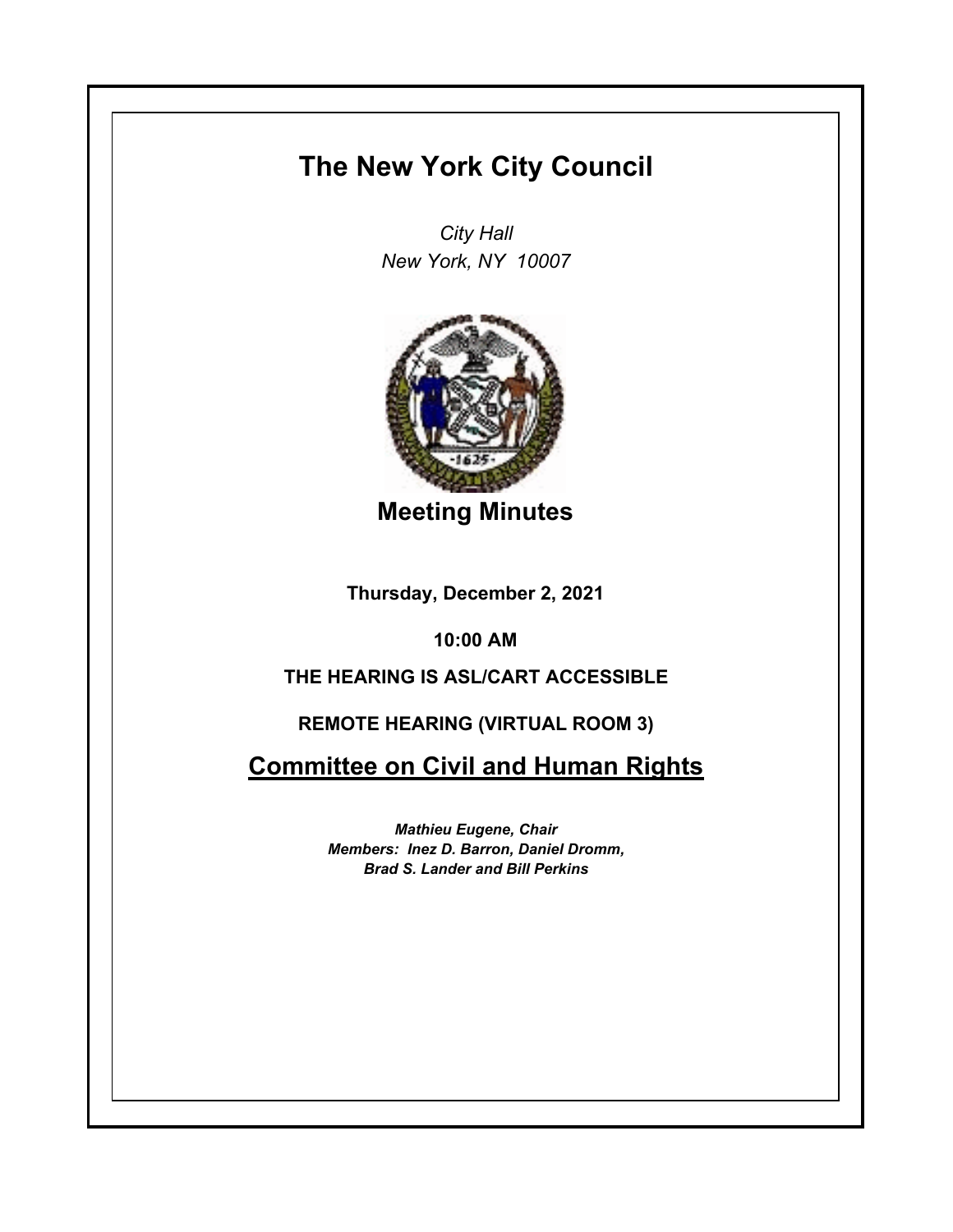| Roll Call     |                                                                                                                                                                                                                                                                                                                                                                                                                                                                                                                                                                                                                                                                                                                                                                                 |
|---------------|---------------------------------------------------------------------------------------------------------------------------------------------------------------------------------------------------------------------------------------------------------------------------------------------------------------------------------------------------------------------------------------------------------------------------------------------------------------------------------------------------------------------------------------------------------------------------------------------------------------------------------------------------------------------------------------------------------------------------------------------------------------------------------|
|               | <b>Present: Eugene, Barron and Lander</b>                                                                                                                                                                                                                                                                                                                                                                                                                                                                                                                                                                                                                                                                                                                                       |
|               | <b>Absent: Dromm and Perkins</b>                                                                                                                                                                                                                                                                                                                                                                                                                                                                                                                                                                                                                                                                                                                                                |
|               | Other Council Members Attending: Rosenthal                                                                                                                                                                                                                                                                                                                                                                                                                                                                                                                                                                                                                                                                                                                                      |
| Int 1208-2018 | A Local Law to amend the administrative code of the city of New<br>York, in relation to prohibiting employers from posting job listings<br>without minimum and maximum salary information                                                                                                                                                                                                                                                                                                                                                                                                                                                                                                                                                                                       |
|               | Attachments: Summary of Int. No. 1208-B, Summary of Int. No. 1208-A, Summary of Int.<br>No. 1208, Int. No. 1208, October 31, 2018 - Stated Meeting Agenda with<br>Links to Files, Hearing Transcript - Stated Meeting 10-31-2018, Minutes of<br>the Stated Meeting - October 31, 2018, Proposed Int. No. 1208-A -<br>11/12/21, Committee Report 12/2/21, Hearing Testimony 12/2/21, Hearing<br>Transcript 12/2/21, Proposed Int. No. 1208-B - 12/10/21, Committee Report<br>12/14/21, Committee Report - Stated Meeting, December 15, 2021 - Stated<br>Meeting Agenda with Links to Files, Hearing Transcript - Stated Meeting<br>10-31-2018, Minutes of the Stated Meeting - October 31, 2018, Int. No.<br>1208-B (FINAL), Fiscal Impact Statement<br>Proposed Int. No. 1208-A |
|               |                                                                                                                                                                                                                                                                                                                                                                                                                                                                                                                                                                                                                                                                                                                                                                                 |
|               | This Introduction was Hearing Held by Committee                                                                                                                                                                                                                                                                                                                                                                                                                                                                                                                                                                                                                                                                                                                                 |
|               | Attachments: Summary of Int. No. 1208-B, Summary of Int. No. 1208-A, Summary of Int.<br>No. 1208, Int. No. 1208, October 31, 2018 - Stated Meeting Agenda with<br>Links to Files, Hearing Transcript - Stated Meeting 10-31-2018, Minutes of<br>the Stated Meeting - October 31, 2018, Proposed Int. No. 1208-A -<br>11/12/21, Committee Report 12/2/21, Hearing Testimony 12/2/21, Hearing<br>Transcript 12/2/21, Proposed Int. No. 1208-B - 12/10/21, Committee Report<br>12/14/21, Committee Report - Stated Meeting, December 15, 2021 - Stated<br>Meeting Agenda with Links to Files, Hearing Transcript - Stated Meeting<br>10-31-2018, Minutes of the Stated Meeting - October 31, 2018, Int. No.<br>1208-B (FINAL), Fiscal Impact Statement                             |
|               | This Introduction was Amendment Proposed by Comm                                                                                                                                                                                                                                                                                                                                                                                                                                                                                                                                                                                                                                                                                                                                |
|               | Attachments: Summary of Int. No. 1208-B, Summary of Int. No. 1208-A, Summary of Int.<br>No. 1208, Int. No. 1208, October 31, 2018 - Stated Meeting Agenda with<br>Links to Files, Hearing Transcript - Stated Meeting 10-31-2018, Minutes of<br>the Stated Meeting - October 31, 2018, Proposed Int. No. 1208-A -<br>11/12/21, Committee Report 12/2/21, Hearing Testimony 12/2/21, Hearing<br>Transcript 12/2/21, Proposed Int. No. 1208-B - 12/10/21, Committee Report<br>12/14/21, Committee Report - Stated Meeting, December 15, 2021 - Stated<br>Meeting Agenda with Links to Files, Hearing Transcript - Stated Meeting<br>10-31-2018, Minutes of the Stated Meeting - October 31, 2018, Int. No.<br>1208-B (FINAL), Fiscal Impact Statement                             |

### **This Introduction was Laid Over by Committee**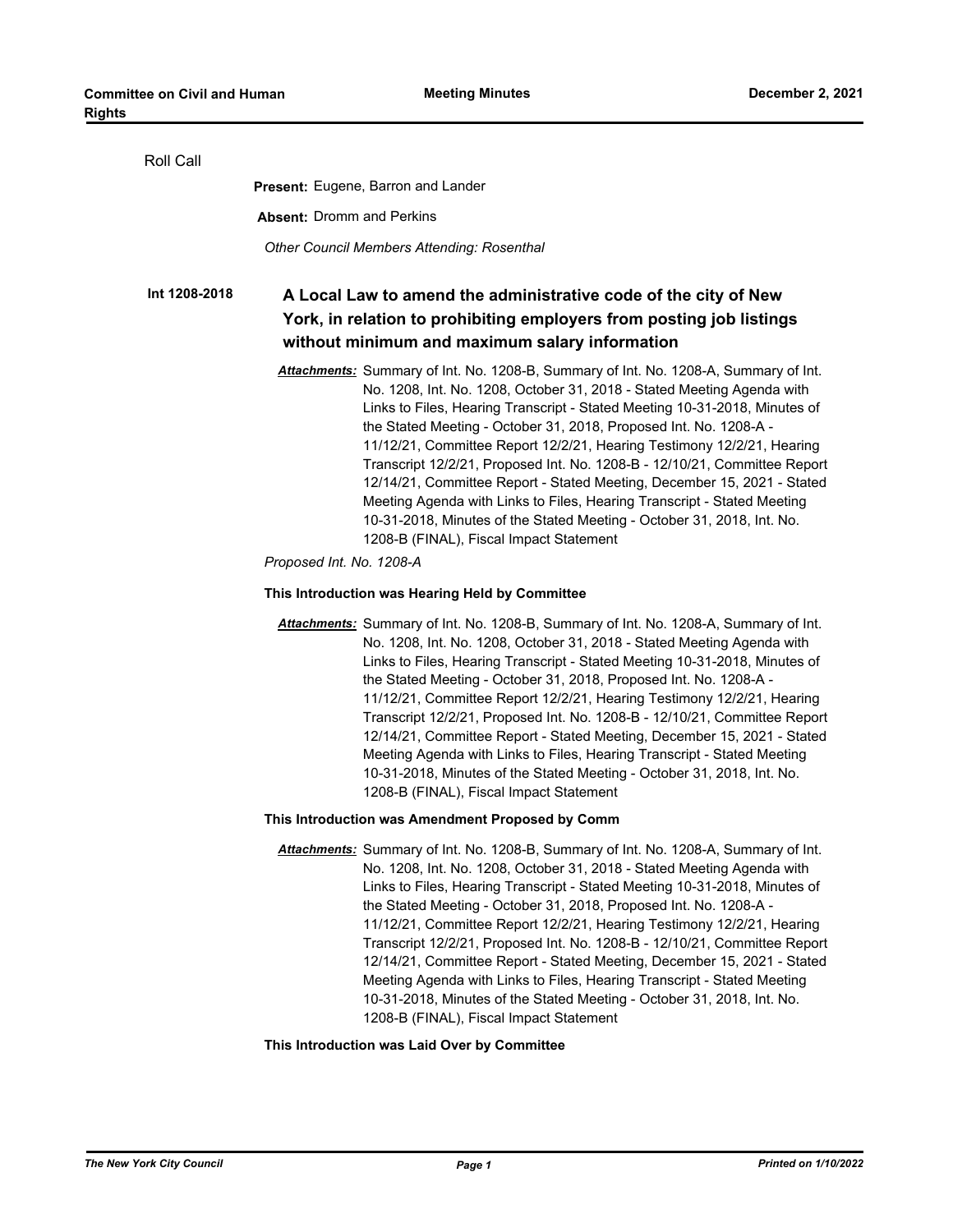| Int 2020-2020 | A Local Law to amend the administrative code of the city of New |
|---------------|-----------------------------------------------------------------|
|               | York, in relation to open captioning at motion picture theaters |

*Attachments:* Summary of Int. No. 2020-A, Summary of Int. No. 2020, Int. No. 2020, July 28, 2020 - Stated Meeting Agenda with Links to Files, Hearing Transcript - Stated Meeting 7-28-20, Minutes of the Stated Meeting - July 28, 2020, Committee Report 12/2/21, Hearing Testimony 12/2/21, Hearing Transcript 12/2/21, Proposed Int. No. 2020-A - 12/10/21, Committee Report 12/14/21, Committee Report - Stated Meeting, December 15, 2021 - Stated Meeting Agenda with Links to Files, Int. No. 2020-A (FINAL), Fiscal Impact **Statement** 

### **This Introduction was Hearing Held by Committee**

*Attachments:* Summary of Int. No. 2020-A, Summary of Int. No. 2020, Int. No. 2020, July 28, 2020 - Stated Meeting Agenda with Links to Files, Hearing Transcript - Stated Meeting 7-28-20, Minutes of the Stated Meeting - July 28, 2020, Committee Report 12/2/21, Hearing Testimony 12/2/21, Hearing Transcript 12/2/21, Proposed Int. No. 2020-A - 12/10/21, Committee Report 12/14/21, Committee Report - Stated Meeting, December 15, 2021 - Stated Meeting Agenda with Links to Files, Int. No. 2020-A (FINAL), Fiscal Impact **Statement** 

**This Introduction was Laid Over by Committee**

**Resolution calling upon on the New York State Legislature to pass and the Governor sign A.2619A/ S.7215 in relation to establishing the New York State Community Commission on Reparations Remedies to examine the impacts of the institution of slavery, subsequently racial and economic discrimination against African-Americans, and recommend appropriate remedies. Res 1039-2019**

> *Attachments:* Res. No. 1039, September 12, 2019 - Stated Meeting Agenda with Links to Files, Hearing Transcript - Stated Meeting 9-12-19, Minutes of the Stated Meeting - September 12, 2019, Proposed Res. No. 1039-A - 6/13/21, Committee Report 12/2/21, Hearing Testimony 12/2/21, Hearing Transcript 12/2/21

*Proposed Res. No. 1039-A*

#### **This Resolution was Hearing Held by Committee**

*Attachments:* Res. No. 1039, September 12, 2019 - Stated Meeting Agenda with Links to Files, Hearing Transcript - Stated Meeting 9-12-19, Minutes of the Stated Meeting - September 12, 2019, Proposed Res. No. 1039-A - 6/13/21, Committee Report 12/2/21, Hearing Testimony 12/2/21, Hearing Transcript 12/2/21

#### **This Resolution was Amendment Proposed by Comm**